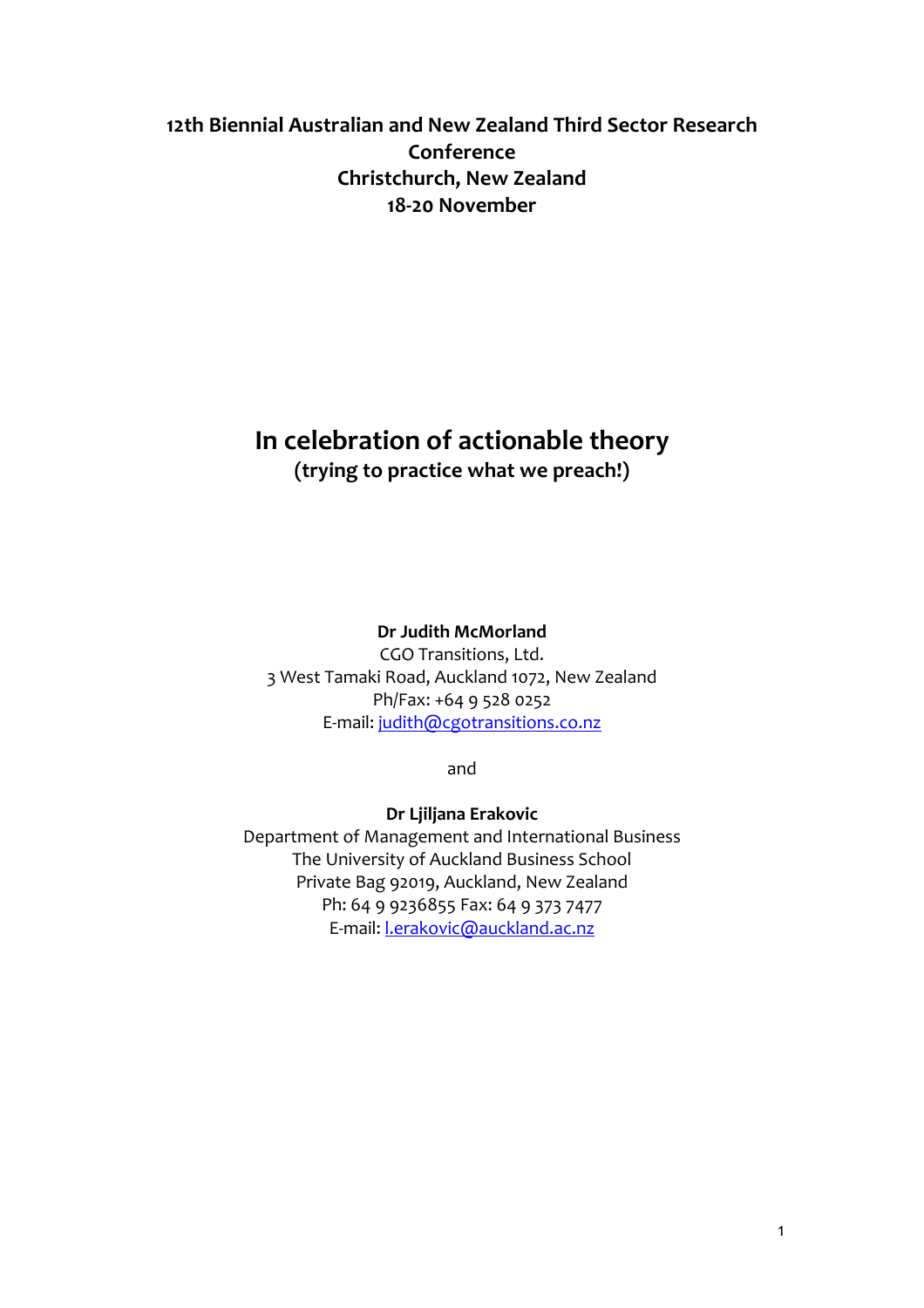## **Introduction**

Despite Lewin's dictum "There is nothing so practical as a good theory" (Sandelands, 1990), our research experience with common good organisations (CGOs) showed that many practitioners were unaware of the power that actionable theory can bring to effective practice. 'Theory' was something outside their everyday experience and seemingly unrelated to the practicalities of organisational transition and change.

The relationship of theory to practice and the extent to which theory can be readily put into practice has long been debated in academic circles. According to Gabriel and others the debate is still unresolved (Sandelands, 1990; Gabriel, 2002). As OD academics, however, we saw this was a contribution we could make to the common good: to bring research-based, actionable theory to Third Sector practitioners (managers, staff and board members). Our book Stepping Through *Transitions: management, leadership and governance in not-for-profit organisations* (2013) set out to address this. Our five-year study involved interviews with more than 80 practitioners: managers, board members, consultants, academics and commentators across at least 40 organisations. The result was an empiricallygrounded, theoretically based model: the CGO Development Model (McMorland and Eraković 2013) which is being actively embraced by readers and workshop practitioners throughout NZ.

Our purpose in this conference paper is to

- Define (and celebrate) what we mean by 'actionable theory' and how our model fits this endeavour
- Discuss the value of a generic development model for organisations in the midst of change and transition
- Revisit some of the insights gained from our NZ study and anticipate some developmental trends CGOs will face in the future.

# Actionable theory: recipes or maps?

*Stepping Through Transitions* was written intentionally for practitioners. Our research started off as an exploration of 'good governance', but it very soon became evident in the stories of development we were being told, that there patterns of change and transition that needed unravelling beyond the traditional concepts of management, leadership and governance, and that further concepts could evoke understanding amongst practitioners of the range of complexities they were experiencing. As academics trained in organisational theory and development, we saw life-cycle elements in the case study histories we were gathering, but also how mission, the defining purpose of a CGO, was being expressed in new ways through changing structural configurations as the organisation grew in size or complexity.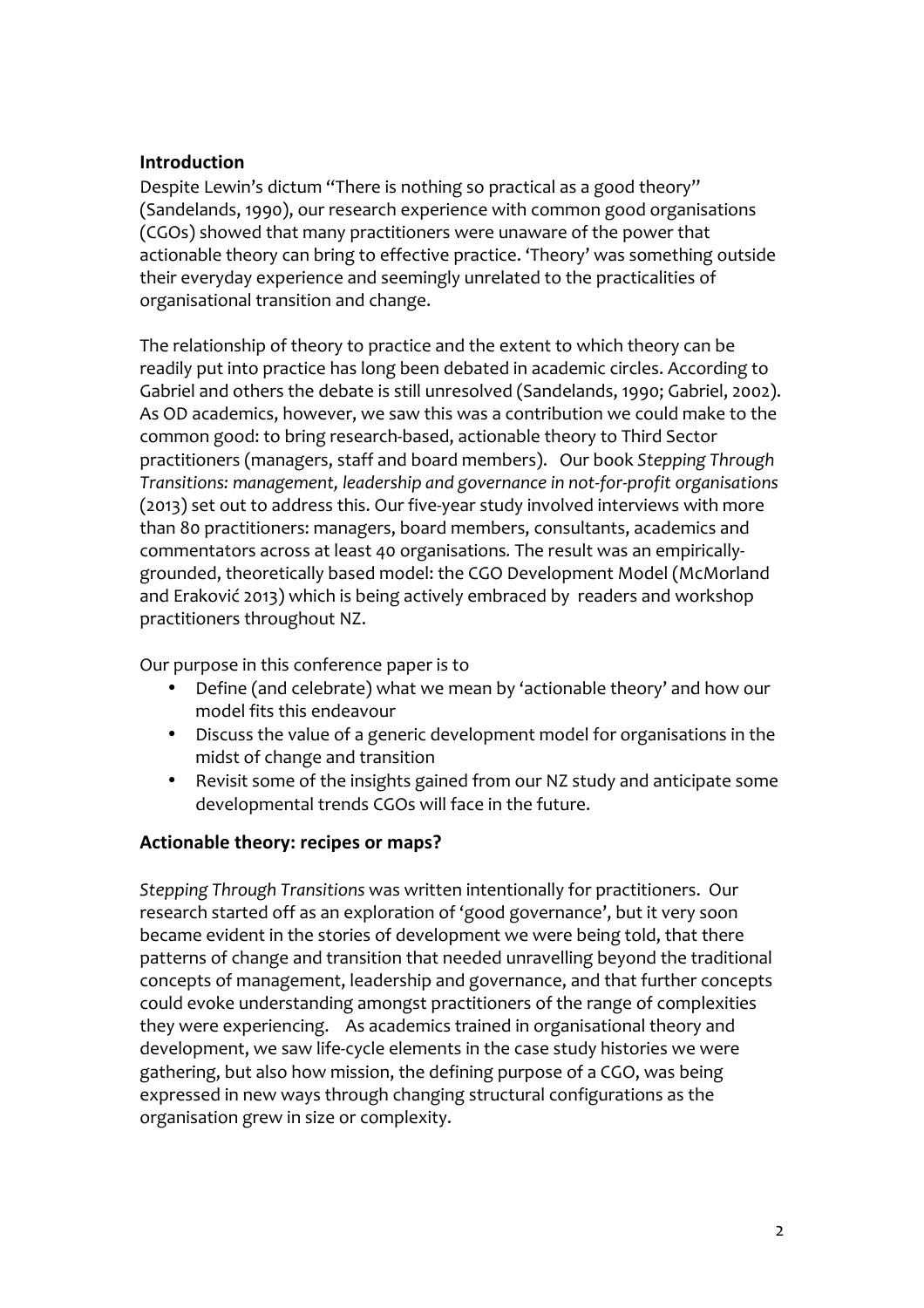Throughout our study we wanted to provide a map of development which practitioners could use in their own way and for their own purposes. At no time were we attempting to provide a 'recipe for action', nor to write (yet another) book about management, leadership and governance extolling a particular perspective. Nor were we reporting on yet another academic research project. Our concern was with the dynamics of *organisational* development. We wanted to map process as well as structure, suggest some explanatory tools, as well as stimulate understanding through application (theory-in-action). Though we inevitably started from the legacy of our respective academic trainings, interrogation of the data for patterns of change and processes of transition meant that the conceptual framework we eventually adopted emerged from, and was informed by our respondents' stories, just as our interpretation of those stories was informed by the concepts we brought to the interpretive task. We settled on three conceptual 'building blocks': five stages of development, five levels of work and five key concepts that have to be taken into account in the processes of transition and change. These are discussed briefly in a later section.

Taking an early stance on the power of theory was problematic: initial reviewers doubted our ability, as academics, to appeal to practitioners; publishers turned us down because it was 'too theoretical' and did not provide simple recipes for action. The challenge for us was to hold true to the conceptual basis of our work and to find ways to explain new ideas that excited readers and workshop participants that provided a platform for action. This meant finding our 'voice' and finding ways of turning abstract ideas into language that practitioners could use. 

*'A* theory, a piece of information, an idea or even a story may become *actionable because of the way it is disseminated, rather than because of* something ontologically or epistemologically intrinsic to it.' (Gabriel, 2002: *136)*

A year on since publication, we have had enthusiastic reviews from practitioners and academics, and strong affirmation from dozens of workshop participants that our **Common Good Development Model** is 'very useful and applicable' in many contexts. 

These affirmations are great for sustaining our sense that this was a worthwhile project, but neither book nor workshop is where 'theory' informs action. That can only happen as practitioners make the framework meaningful for themselves, and as understanding and insight deepen, and their mastery of action, and the scope of their practice also grow. In this sense, we follow Brown (1976) and Morgan (1986) seeing theory as metaphor/map rather than explanation. Explanation *denotes* rather than *evokes*, preventing readers/participants 'from *becoming actively and imaginatively involved in the process and thereby interferes with his/her grasp of what is going on'* (Sandelands, 1990:253). Gabriel (2002) argues that organisational theories are used by practitioners in a variety of ways to meet their own purposes. He suggests theories get adopted through improvisation and elaboration, by people applying sets of open-ended ideas to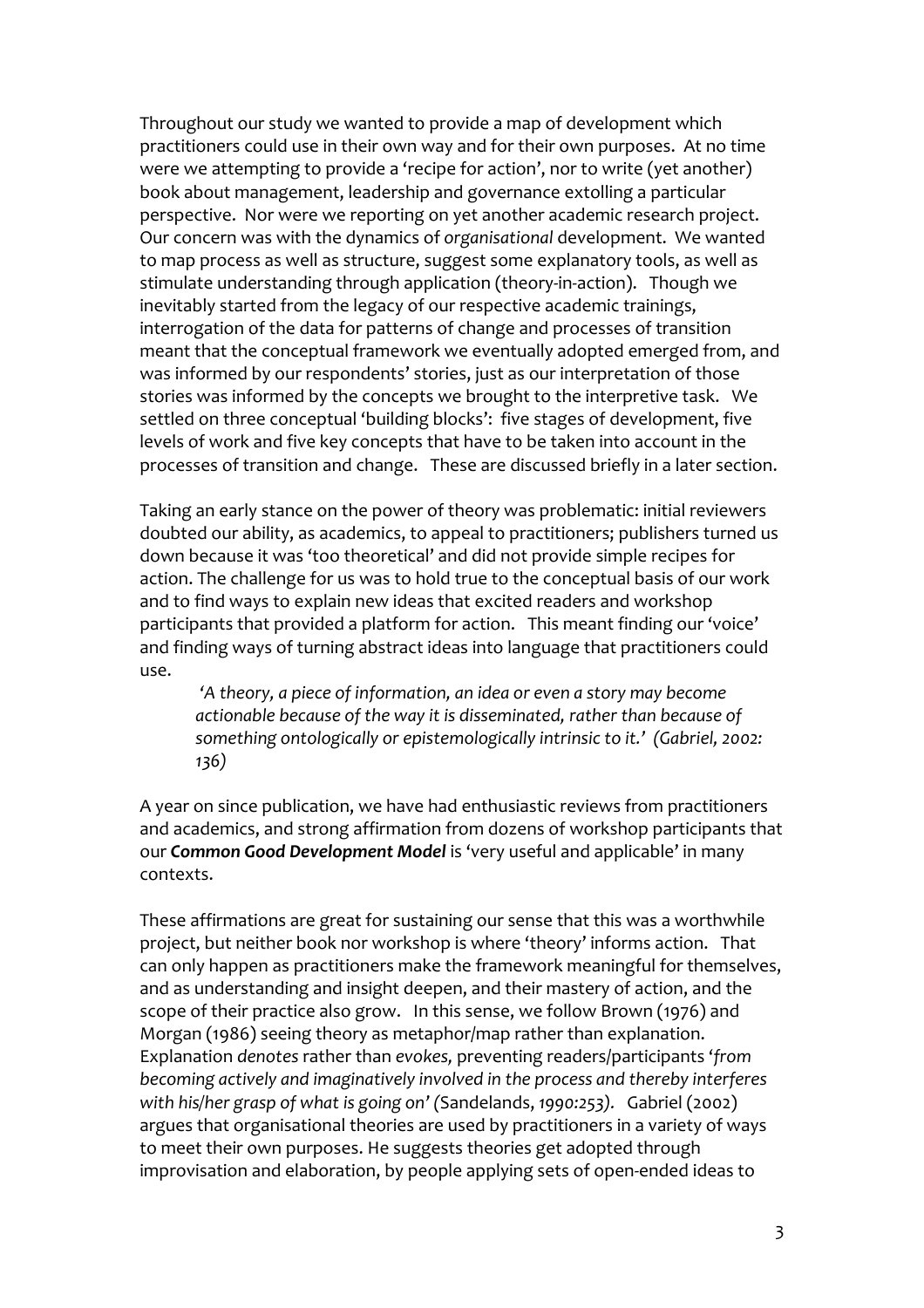their own situations. The actionable component is therefore the creative outcome of practitioners' own adaptations and insights, appropriating a 'bricolage' of ideas which may be new to them, or name things intuitively understood, but not surfaced conceptually.

*'Theories are not programmes of action or solutions to problems, but may become such through creative improvisation and bricolage. They represent a* stock of potential solutions to future problems and a source of confidence *once used in a free and flexible manner.'* (Gabriel, 2002: 146)

#### **Model development as a process of bricolage – a three dimensional dynamic**

Our process of 'model' development is also a bricolage of concepts drawn and adapted to our own purposes and tested in the field. We interrogated our data, sought to understand patterns and processes therein, and looked for ways to understand and explain what we saw. The marrying together of three different conceptual frameworks or building blocks wasn't an easy task. We had to satisfy ourselves of the intellectual integrity of this unorthodox 'menage à trois' to address our particular purpose – namely to provide ways of conceptualising the systemic dynamic of organisational change that made sense to common good practitioners. 

Each conceptual component of our model addresses a practical aspect of organisational design and elaboration.

## *Building block 1. Stages of development*

As our first theoretical building block, we identified five stages of development, naming them, from the data, in terms of purpose and process:



#### **Figure 1 Stages of organisational development in CGOS**

**Stages** of development' is a theoretical frame employed in organisation theory to explain organisational evolution. It is an essential element of a life-cycle approach, according to which organisations undergo four or five major phases: birth (initiation), mid-life (growth), maturity (consolidation), and rejuvenation or decline. Different authors have contributed their own explanations for this pattern of change emphasising the problems of (non)linearity of the development process, unequal duration of each stage and different pace of transition from one stage to another. The classical works of Greiner (1972), Greenwood and Hinings (1988; 1996), Nelson and Winter (1982), Quinn (1980), Tushman, Newman and Romanelli (1986), Tushman and O'Reilly (1996) and Van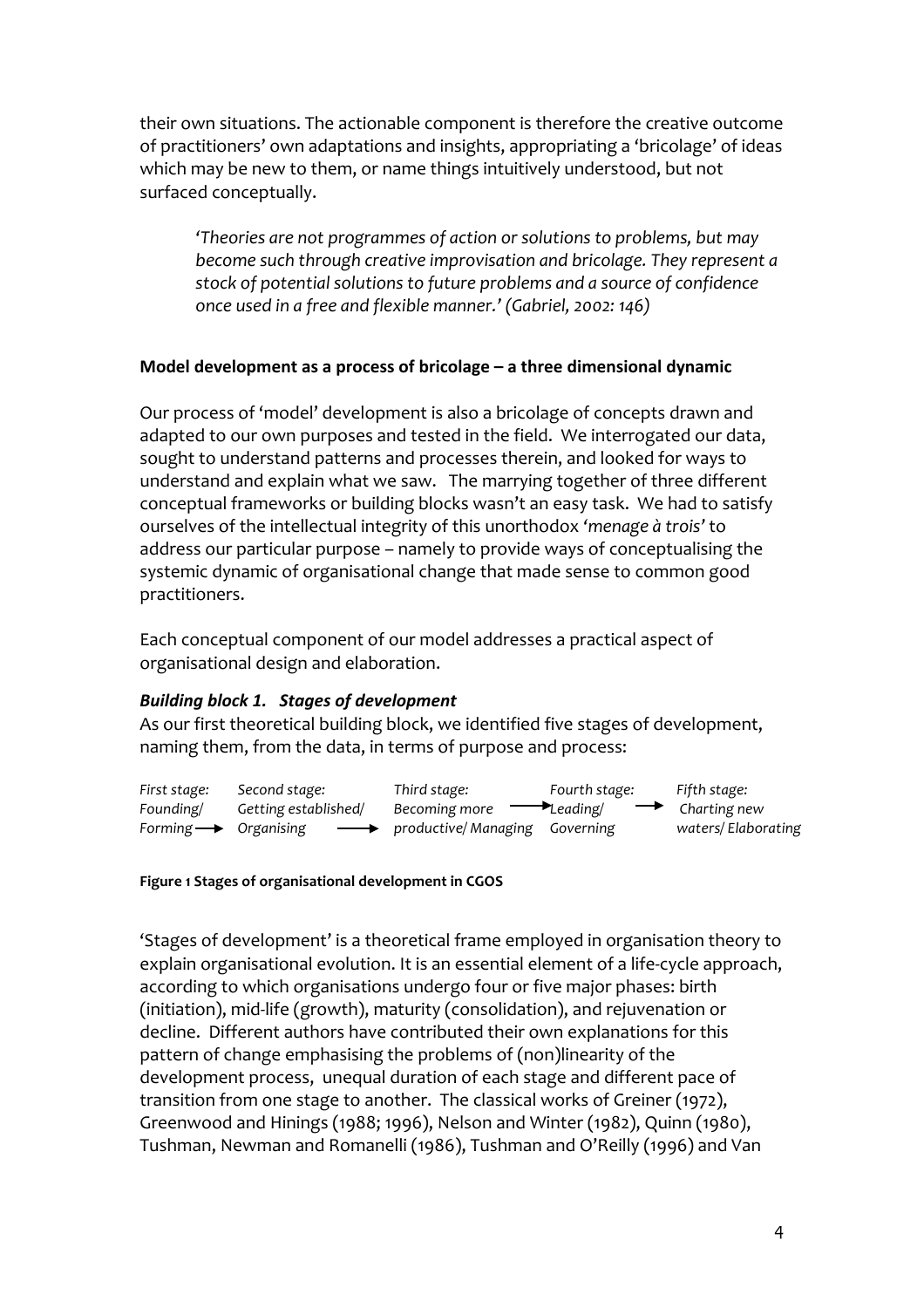de Ven and Poole (1995) provided informative and useful contributions for our purpose and audience.

From this literature we adopted an evolutionary model of organisational development according to which organisations undergo gradual, continuous and incremental process of change. We felt this model best fit most changes in CGOs. This does not mean that the organisations do not also experience strategic, transformational or disruptive changes. They do, but such changes have to be implemented through careful negotiations with internal and external stakeholders.

CGOs have specific characteristics that not only make them distinctive from other types of organisations, but also define their patterns of change. One of these characteristics is that CGOs are profoundly dedicated to their mission. Radical and rapid change that is not mandated by stakeholders may affect the intrinsic values of the organisation, meet with individual and collective resistance and, more importantly, may ultimately be destructive of what the organisation stands for. Characteristics such as a multiplicity of stakeholders, interests and accountabilities, and the fragility of most CGOs' organisational fabric (e.g. uncertainty about revenue streams and reliance on volunteers) further support a perspective on change that emphasises the contingent and evolving nature of CGOs.

The stages model gives a way of thinking about movement across time, helps us understand the importance of organisational history and memory, and points to how the purpose for which the organisation was set up, gets (re)interpreted and (re)enacted in different times and in response to changing external factors.

Rigorous demarcation of each stage is not possible. Movement into a new stage is often well under way before we really notice that significant change is already occurring. Demarcation is less important than understanding the challenges and importance of each period. Our contribution has been to identify the transitional aspects of such movement and flow.

In practical terms, organisations working with these ideas have reported how useful it is for them to revisit their history, to assess the legacy (and burden) of past decisions, and to make informed choices about continuity or change in practice and culture.

The second conceptual building block helped identify the organisational elements that change impacts.

## *Building block 2. 5C concepts*

It is often difficult to pick out the significant indicators of change and where interventions can be made. From our data we discerned five factors, 5 Cs: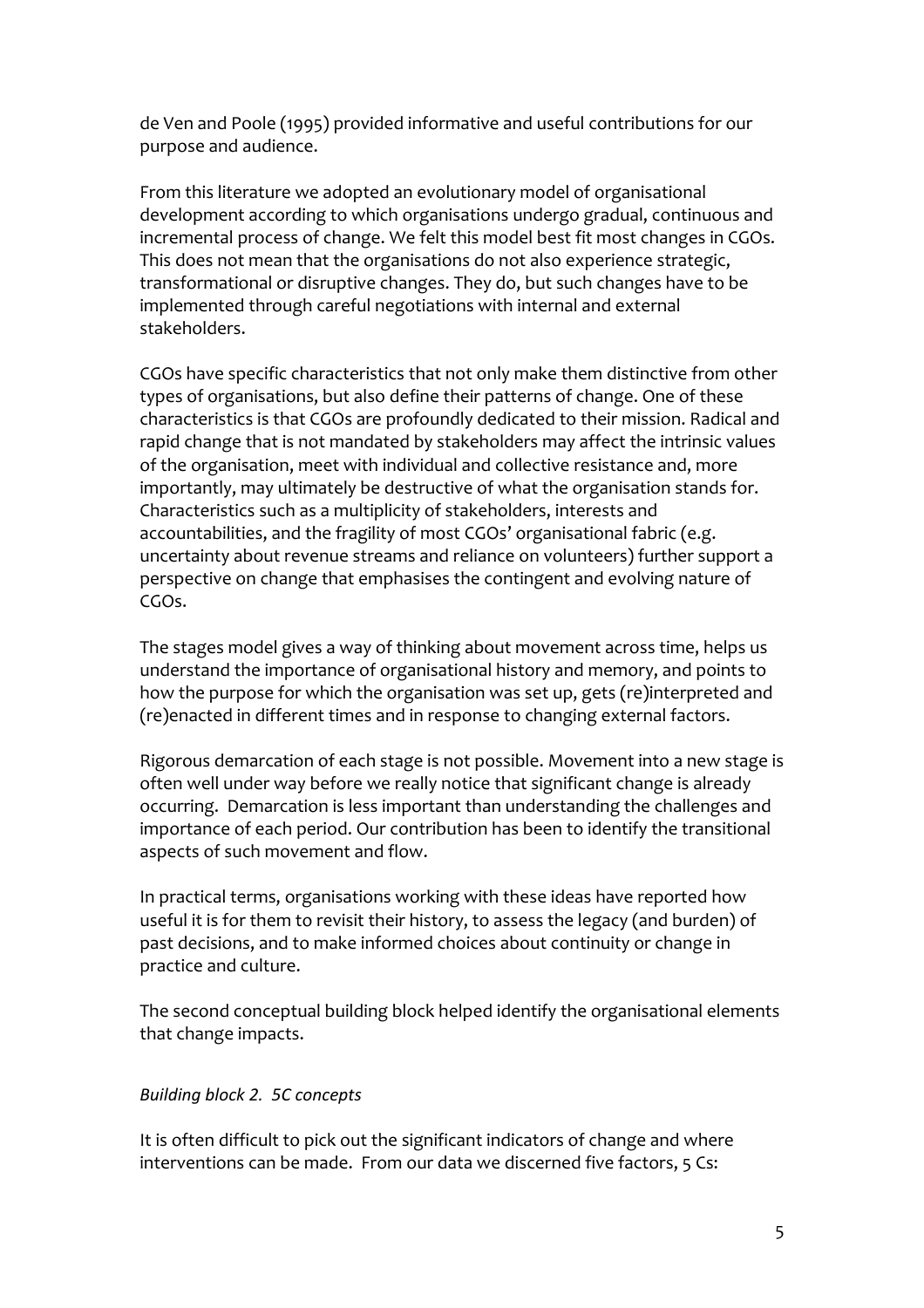capacity, capability, composition, context and complexity. We found these were relevant at each transition, though the relative importance of each factor was determined by the actual stage of development.

There are multiple, often conflicting, definitions of each of these terms in the literature and public policy documents. Capacity building and community capacity **building** in particular have become potent terms in international public policy developments over the past 10-15 years (Kaplan 2000). Capacity and *capability* are frequent used synonymously (see for example Collins Dictionary) but we follow Jaques (1989) and Stamp (1993) in differentiating between the two terms. We define *capacity* as the scope of action an organisation can undertake and the resources needed to deliver on its mission determined by its systems, processes, and structures, (a usage echoed by the Office of the Auditor-General, NZ in their discussion of public funding of capacity building (oag.govt.nz/2006/fundingngos/scenario1.htm accessed 22/10/14). Having the appropriate infrastructure (capacity) to deliver on your goal depends on the activities of the present, and on the sustainability of resources needed to deliver on that goal in the future. *Capability* we define in terms of the motivation, mental processing ability, skills, knowledge and healthy personal attributes that individuals bring to their engagement with the organisation and its purpose. Capability is both an individual and a collective attribute (Swieringa and Wierdsma 2003). Jaques and Stamp both relate capability differences closely with preferred levels of work and tolerance of complexity. (Jaques and Cason 1994, Stamp and Stamp, 1993)

We posit that capacity and capability have to be understood situationally to be useful for practical application. Without the specific referents of organisational purpose and developmental intention, capacity and capability are ungrounded terms. Organisational capacity to do what? Individual and collective capability of whom to do what? Organisational change literature has long established the importance of understanding *context* (Lawrence and Lorsch 1986, Van de Ven and Poole 1995, Pettigrew 1990, Weick and Quinn 1999). Such studies can be differentiated from multiple OD and strategic planning tools which alert managers and board members to social, economic and political impacts within their current and likely future contexts. Getting the right *composition* of skills, knowledge, interests and networks available to organisations is a further dimension of importance, especially as responsiveness to change requires new approaches and perspectives, (Iecovich, 2005; Bradshaw, Murray and Wolpin, 1992; Bradshaw and Fredette, 2011).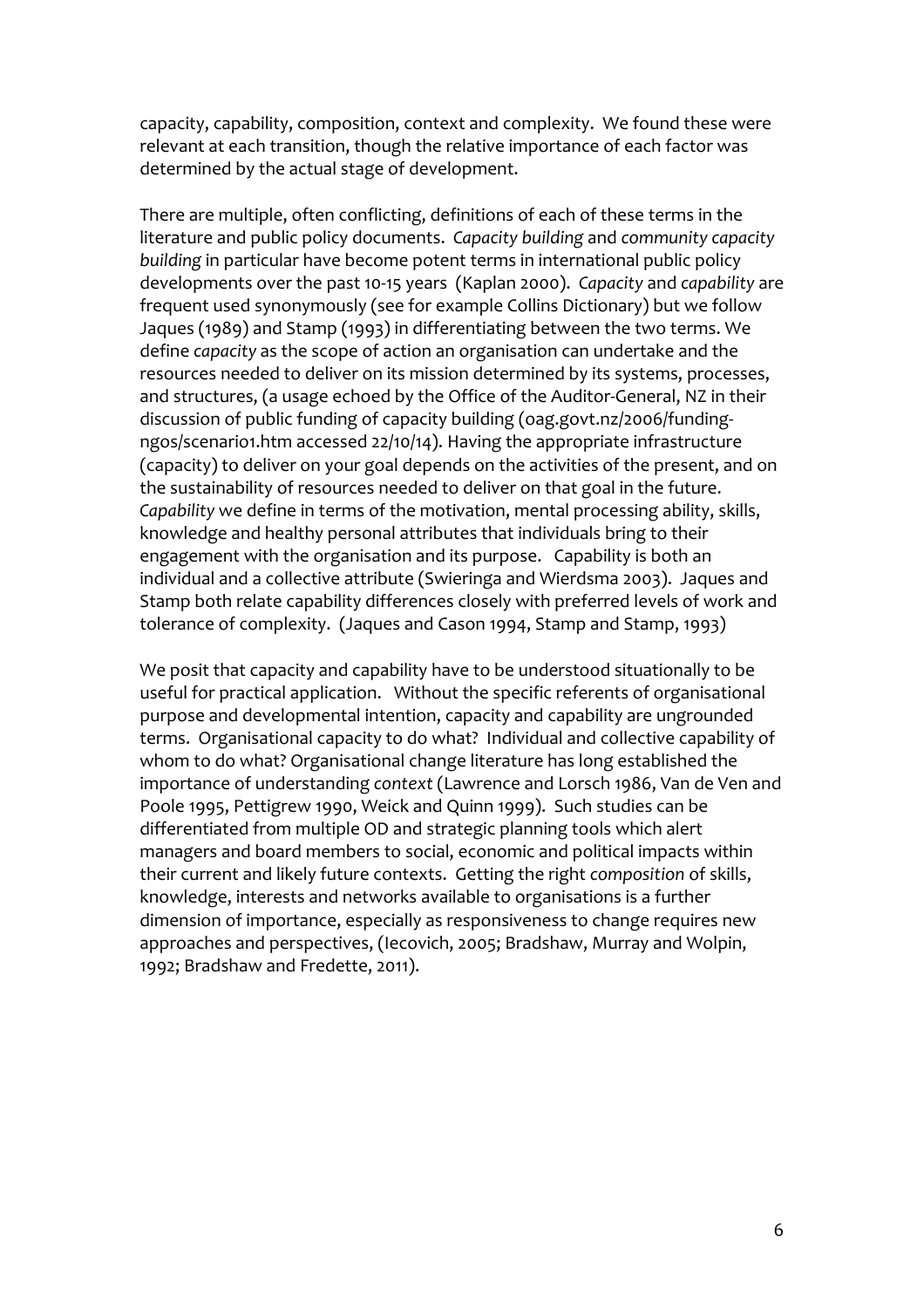

**Figure 2 5Cs - signifiers of transition**

The dynamic of change is increasing complexity (Jaques, 1989; Jaques and Clement. 1991; *IStacey. 2001; Meek, De Ladurantey, & Newell, 2007*). In organisational design terms this requires recognition of new configurations of work roles, and the formalising of broader, deeper desired outcomes, discernable over extended time frames. One of the most debilitating aspects of current public service policy is the insistence on measuring 'outcomes' long before any tangible results can possibly be seen. Central to our model is the need to articulate what 'work' means when a developmental perspective is adopted, and intentionality is expressed across a range of time frames, from the immediate present to 5, 10 or even 25 years hence. For this, we introduced building block 3: Levels of work.

## *Building block 3. Levels of Work*

'Getting the right people to do the right work at the right time' is a universal organisational issue. To address this issue of organisational design, we adapted work from Elliot Jaques and Gillian Stamp reframing some of their terminology to apply specifically to the common good sector. The Levels of Work Model (Jaques and Clement, 1991) shows what new work is required as organisational complexity increases. This concept of work is much broader than tasks. It refers to the gamut of responsibilities carried by people charged with delivering results over different timeframes; that is, putting mission into action. The longer the timespan, the greater the cognitive abilities required to handle the increased levels of complexity and intention, the 'bigger' the role. Capacity and capability are situational to the level and size of the work role: the right capability has to be available to fulfil the demands of increasingly complex work. Whether this is individual or collective work, the requisite capabilities have to be defined and developed.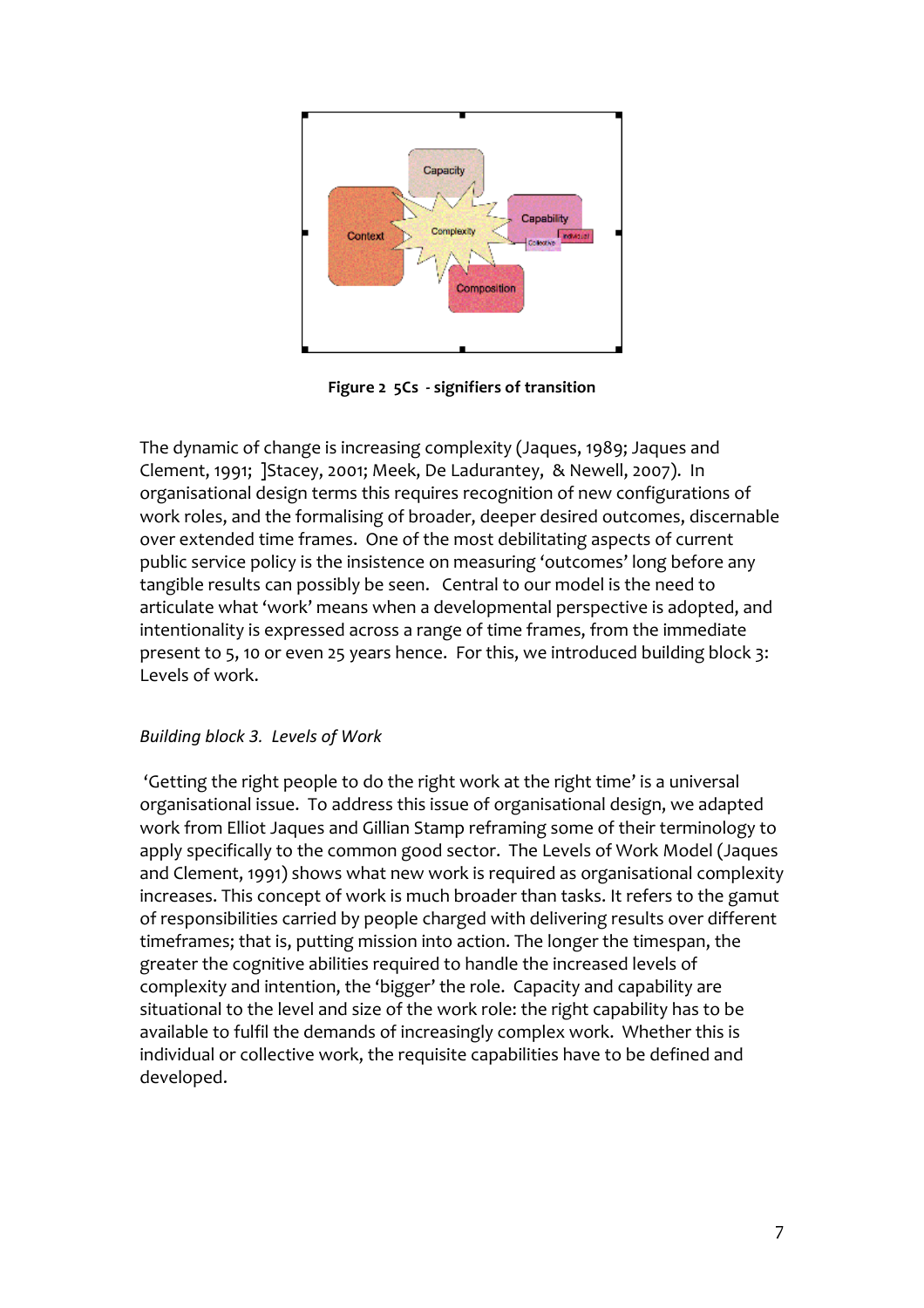| Level | Timeframe  | <b>Theme</b>                    | <b>Typical Roles</b>     |
|-------|------------|---------------------------------|--------------------------|
| 5     | 5-10 years | New directions, purposeful      | Governing Body &         |
|       |            | intent                          | CEO                      |
|       | 3-5 years  | Innovation, change and          | <b>Senior Executives</b> |
|       |            | continuity                      | and Boards               |
|       | 1-2 years  | Effective work practices and    | Service leaders          |
|       |            | systems, productivity           |                          |
|       | 12 months  | Effective co-ordination,        | Team leaders             |
|       |            | collective improvement and      |                          |
|       |            | efficiency                      |                          |
|       | 3-6 months | Purposeful activity and service | Frontline staff          |
|       |            | contribution                    |                          |

#### **Figure 3 Levels of Work framework**

The Levels of Work tool gives people a way to map the actual work they are doing, against the work that needs to be done for their level of responsibility and assigned discretion. Collectively the organisation sees its own strengths and weaknesses: gaps and overlaps, and areas of over-stretch or under-development. For many organisations in our workshops, this tool above all others, freed people to discuss what was needed to make effective structural change without being personally focused on individual capability.

#### **CGO Development model**

By combining these three conceptual platforms we were able to devise a generic model of organisational development for CGOs, and to populate in broad terms, the sorts of issues that need to be addressed at each stage, each box in the model, providing some examples of interplay of the 5cs at each level of work (see figure 4 attached). The model attempts to characterise increasing complexity and requisite organisational responses to it, and adds weight by showing how the five dimensions (5Cs) play out in each stage and level. Specifically we highlight the tensions that arise from the availability (or lack) of capacity and capability, and the implications for changes in composition and context as complexity increases. The playing out of these forces resulted in our insight that, developmentally, transitional change has to happen laterally, as well as vertically, if organisations are to remain well-grounded in appropriate capability.

The model is a heuristic device, a paragramme, to use Gabriel's term (2002). It is designed to encourage investigation and learning, rather than prescribing recipes for action. Its validity is in its usefulness, rather than its exactitude. We see this very much as a dynamic model that comes alive when people play with the ideas in the process of application. We want to emphasise what organisations are 'becoming' (Tsoukas and Chia, 2002) rather than what they have been; where intentional actions are taking them, rather than how mission has been expressed in the past and how the development of strategic imagination is an essential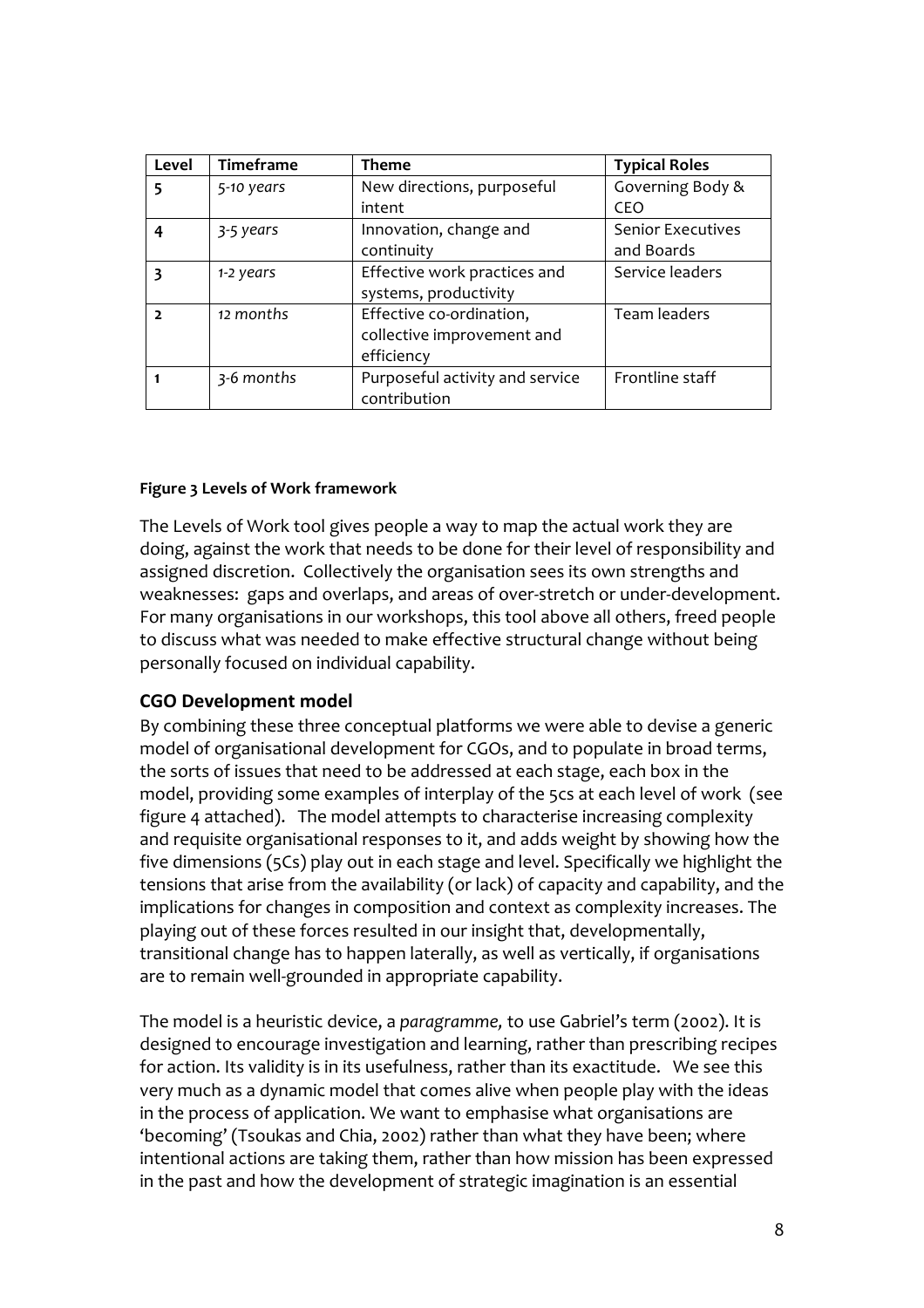ingredient of sustainability if managers, leaders and governors are to discern what to do in situations where the answers cannot easily be discovered from continuities with the past or present.

Our theoretical assumptions suggested, and our empirical data confirmed that the complexity of work increases at each stage and embedded level. Lack of congruence between capacity and capability is a major source of difficulty for organisations unable to adapt to changing complexities. Vigilant attention to changes in context and climate is essential for successful navigation of transitions. These insights encouraged us to indicate skills, knowledge and relationships specific to the not-for-profit sector and to show when and where the development of these skills needs to occur, laterally and vertically, in the process of transition. We do not know if individual and collective capability in strategic and generative thinking is an inherent or learned capability, but we do know that people's potential can be stimulated through great realisation of transitional processes.

Though we do not have direct evidence of individuals' responses in fields of practice, we do see how people embrace the CGO Model in our workshops. We also get anecdotal feedback on how they make their own adaptations and applications. Several of our participants had some prior experience of the Levels of Work framework (through earlier work with us). Promotion or job changes bring fresh opportunities: it is interesting to have these participants bring new colleagues and board members to our workshops in order to introduce concepts they "have been using for years" into their new workplaces. Many experienced CEOs readily embrace the model because of its comprehensiveness. It gives them a language with which to engage staff and board members in structural, nonpersonal ways, and a map of where new directions may take them strategically.

Some people with less organisational development experience find the full model a bit daunting, but respond enthusiastically to one or two of the Building Blocks. Providing a way to map one's own level of work and size of job is often the most useful beginning point for organisations looking to restructure, expand or retrench. 

Stages of Development is a simple concept to embrace. Being able to identify the stage the organisation has reached enables people to assess progress to this point and whether or not further development is desirable or necessary. Marrying the Stages and the 5Cs gives people a way of anchoring the experience of transition. It gives clarity about where the issues lie – organisational capacity issues require completely different solutions from individual or collective capability shortcomings. When an organisation is in disarray, it is sometimes necessary to go back and work on issues from previous stages. The concept of transition, both lateral and vertical, enables managers and boards to take intentional actions in the right places: using the 5Cs it is easy to see if structural changes (capacity building, composition realignment, responsiveness to context) are required (vertical changes) or if lateral input in the form of new or further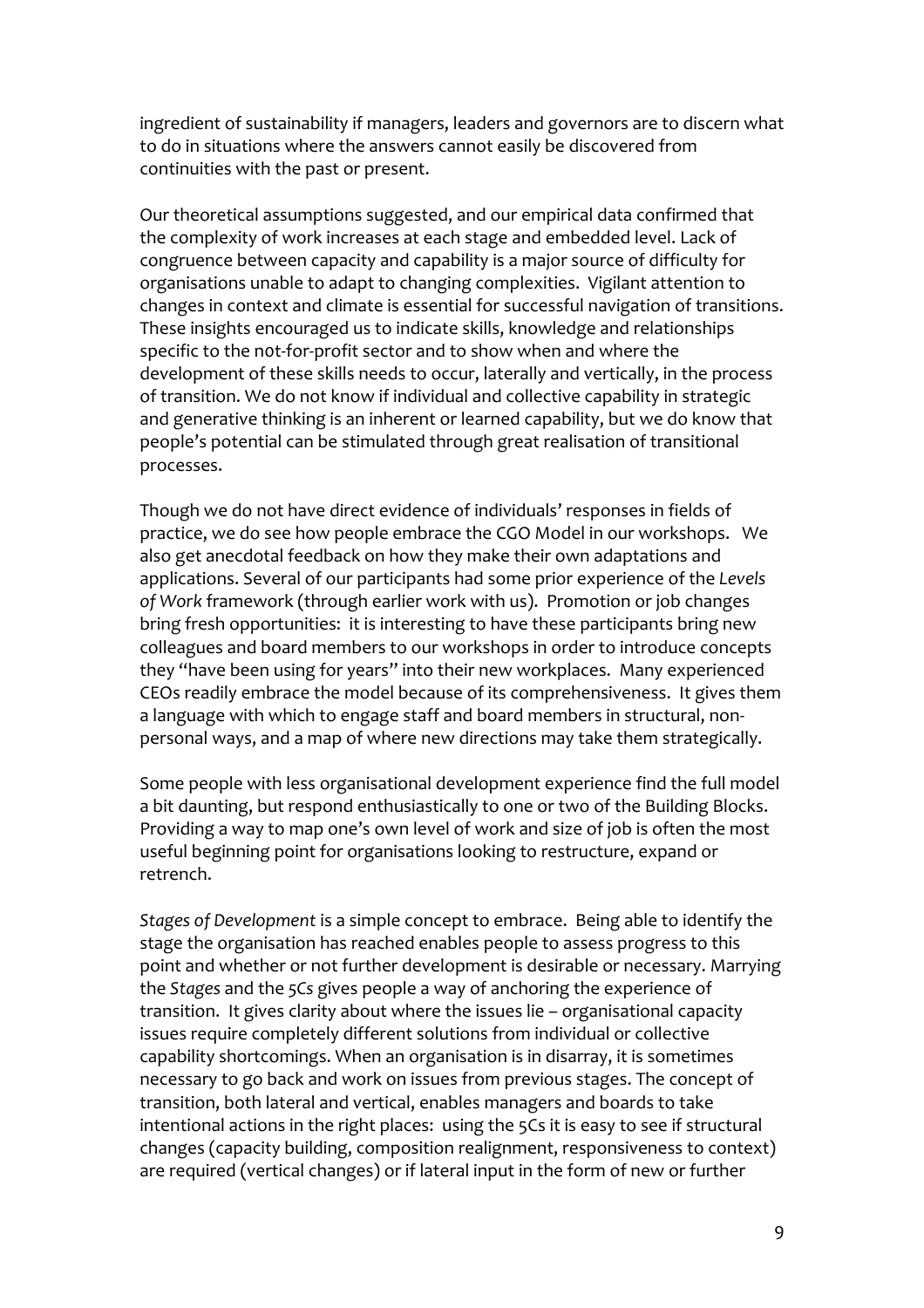training and development (capability building across all levels) is a required developmental step. The interdependence of the 5Cs adds to the emergence of complexity and highlights the multiple sites where intentional action is required.

Practitioners applying these ideas, in their own ways, help build and strengthen individual CGOs and the sector at large. Our contribution to sector development has been to share the insights we gained from our study. We are also challenged to continue conceptual improvement of our model and its application across fields of practice. The feedback we get from our readers, practitioners and fellow teachers show that this is very much a work in progress.

## **Insights gained from our NZ study**

At the time of publication, we identified five major development themes across the range of our respondent organisations:

1. The need for continuous reappraisal of mission. As an organisation adapts to internal and external changes, so its statement of mission needs to be expressed in terms relevant to its time and people. In most cases, this will encompass an increasingly wider view, or a more long-term ambition. Mission as cause galvanises action in the Founding/Forming stage; later, it provides a focus for identity and credibility. In the later stages, mission articulates governing and guiding principles. Mission determines direction and stakeholder interests. It is also the yardstick against which risk can be evaluated. Review of mission requires assessment of its ongoing accuracy and relevance to the organisation at each stage, and evaluation of the congruence between what an organisation espouses to be, and what it actually is.

# 2. The importance of adequate infrastructure to support and be informed by frontline *work.*

It is easy in organisations undergoing change for managerial enthusiasm to go faster than frontline people can accommodate. In most of our examples, we were conscious of speed wobbles, brought about by lack of appropriate gearing of changes across the various levels of work. Maintenance of infrastructure is essential if systems and processes are to keep pace with the need for good communication. This is particular true of review processes and feedback systems, where information from the frontline is essential for strategic consideration.

3. The challenge of relationship management. Change is expressed in both task and relationship, in formal structures as well as informal networks of connections. Because organisations are set up to do things, the task focus is often dominant. Relationship building and relationship management are, however, the dynamic that binds people together into collective effort. Relationship requirements change over the lifespan of an organisation. The informality of connection that sufficed at start-up, is insufficient for complex organisations, which must devise ways to address the lack of face-to-face engagement earlier enjoyed.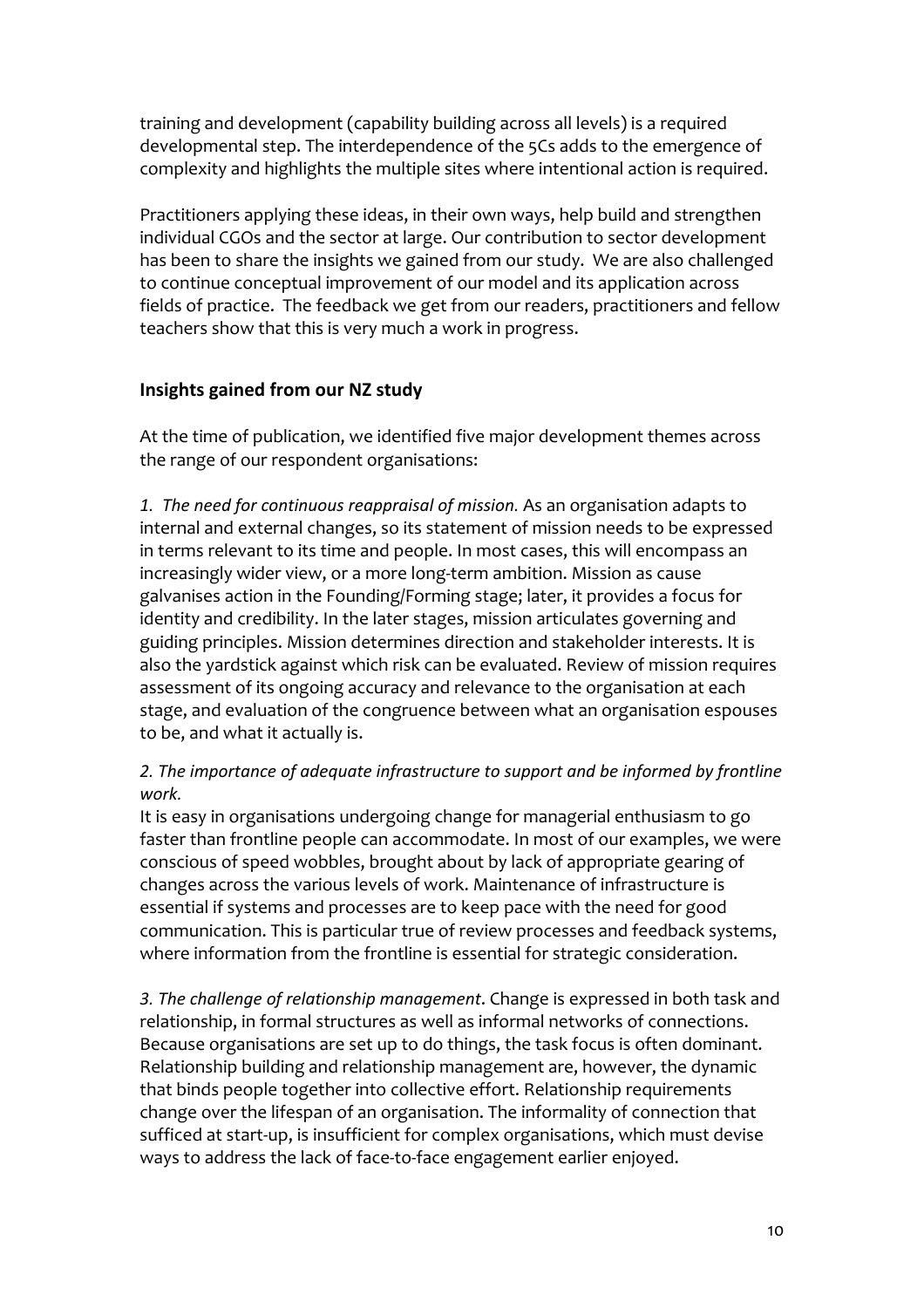There is an inevitable tension when formality is seen as the introduction of hierarchical authority, against the desire for (and satisfaction of) being expressively and emotionally engaged with other people as equals in the organisation. There is nothing in our model that undermines the equal value of individuals and groups - rather it reinforces such value. The emphasis is on different kinds of work. The flux and diversity of relationships that express that work do, however, have to be nurtured. Emotional intelligence and sound knowledge of group dynamics are important attributes for everyone working in CGOs. This, we have argued, is how collective capability is developed.

4. The investment needed for sustainability. It goes without saying that all organisations in our study were concerned about issues of sustainability. What is perhaps less well considered is the amount and kind of investment needed to prepare for an unknown future. This is not only an issue for the long-term – many organisations had issues of resourcing, in particular finding the right people to sustain high levels of commitment to the cause or mission. 'Not-for-profit' may signal the absence of shareholders with interests to be served, but CGOs must be able to generate resources beyond their day-to-day needs if they are to last. Investment is not only financial: considerable effort has also to be expended in sustaining relationships with sector and civic companions, in upholding reputation, and keeping mission alive, even through tough times.

*5. Resilience in the face of change and development.* Complexity has many faces. Adaptation and responsiveness to increases in complexity is an ongoing challenge for all organisations at any stage of development. Balancing the 5Cs is a juggling act, requiring keeping an eye on several things in motion at once. The transitional issues identified above are a constant challenge, requiring people in many different positions within an organisation to notice signals of change, and disruptions or incongruities requiring attention. Courageous organisations will anticipate transition points before they are needed. There is in reality, however, considerable inertia in all organisations, and understandable resistance at individual and collective levels. Overcoming resistance takes time and patience and a clear sense of purposefulness. In the not-for profit sector, the energy for change comes from the inspiration and optimism of many people with a passion to keep doing good work, for the common wellbeing of society.

#### *Concluding reflections*

So what do we celebrate as CGOs make such conceptual considerations their own through practice? How can the insights from our research inform others? We concluded our book with five reflections (the number five seems to have resonated with us particularly!!)

1. **Each organisation's journey will be different.** Our model, however incomplete, can provide a useful foreshadowing of territory to be encountered ahead.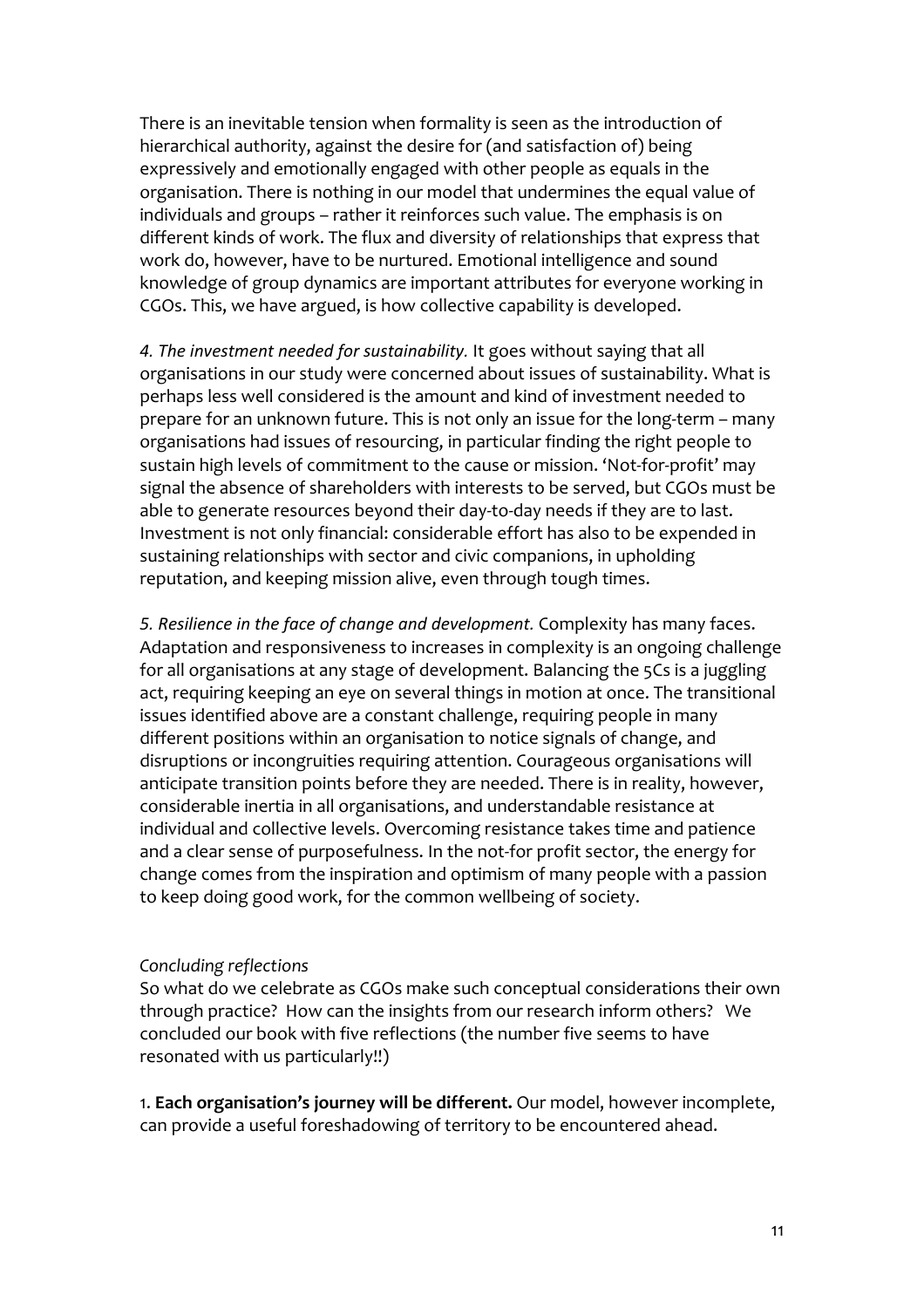Each step in an organisation's journey will be its own step. The length of the journey is a matter of choice or circumstance. The breadth of the stage and the depth of the tread to the next stage cannot be known in detail in advance. Nor is it certain that organisations will only step forward. Transitions may not be successfully completed. Changes in personnel may mean capacity and capability no longer fit, that adjustments have to be made, that choices for consolidation may be necessary. Whilst this might seem like going backwards, retracing one's steps may be the wisest thing to do before getting irrevocably lost. Consolidation is a surer step than over-reaching one's resources (as many an adventurer has discovered). 

Civil society is not a competitive market place (whatever government policies would have us believe). The goal is not to win. The goal is to do good. Passage through one transitional stage does not determine passage through the next. Each of the rapids in the river of contextual challenge has its own characteristics. We recognise that generic and specialist skills are required to navigate these passages, but what is accomplished depends on alignment of capacity, capability and complexity within a particular social, cultural, economic and political context.

2. **Reframing mission is important at each stage.** 'Who are we?' and 'What do we stand for?' require answers that speak into contexts of time and place.

There is an inevitable systemic tension between service delivery and advocacy. The potency of advocacy will change as the political, economic and social context changes. Debates about the meaning of charitable purpose, and the dominance of government funding in the third sector, render CGOs vulnerable to being silenced. 

A further question is needed to stimulate mission review: What or who have we become? Over-dependence on government funding, especially if there are contractual obligations to be politically neutral, makes an organisation an adjunct of the state. We see the power of mission to mobilise civic action as a fundamental attribute of CGOs. Denial of the right to advocate for one's cause is counter-democratic. There is no free society that can be taken for granted: the price of freedom is eternal vigilance.<sup>i</sup> Part of that vigilance is continuously creating and sustaining that which is for the common good.

3. Management and governance is a partnership. Our tracking of emerging partnerships and evolution of governance supports our initial premise. The meaning of governance in the CGOs is different from legal and corporate definitions from which the dominant paradigm of governance stems.

We learned that embryonic activities of governance (steering, guiding, directing, and responding) are present from the outset. It does not, however, take the traditional form of separation from management until the level of complexity is sufficient to require separation of strategic and operational thinking. Strategic thinking grapples with the deep questions of an organisation's long-term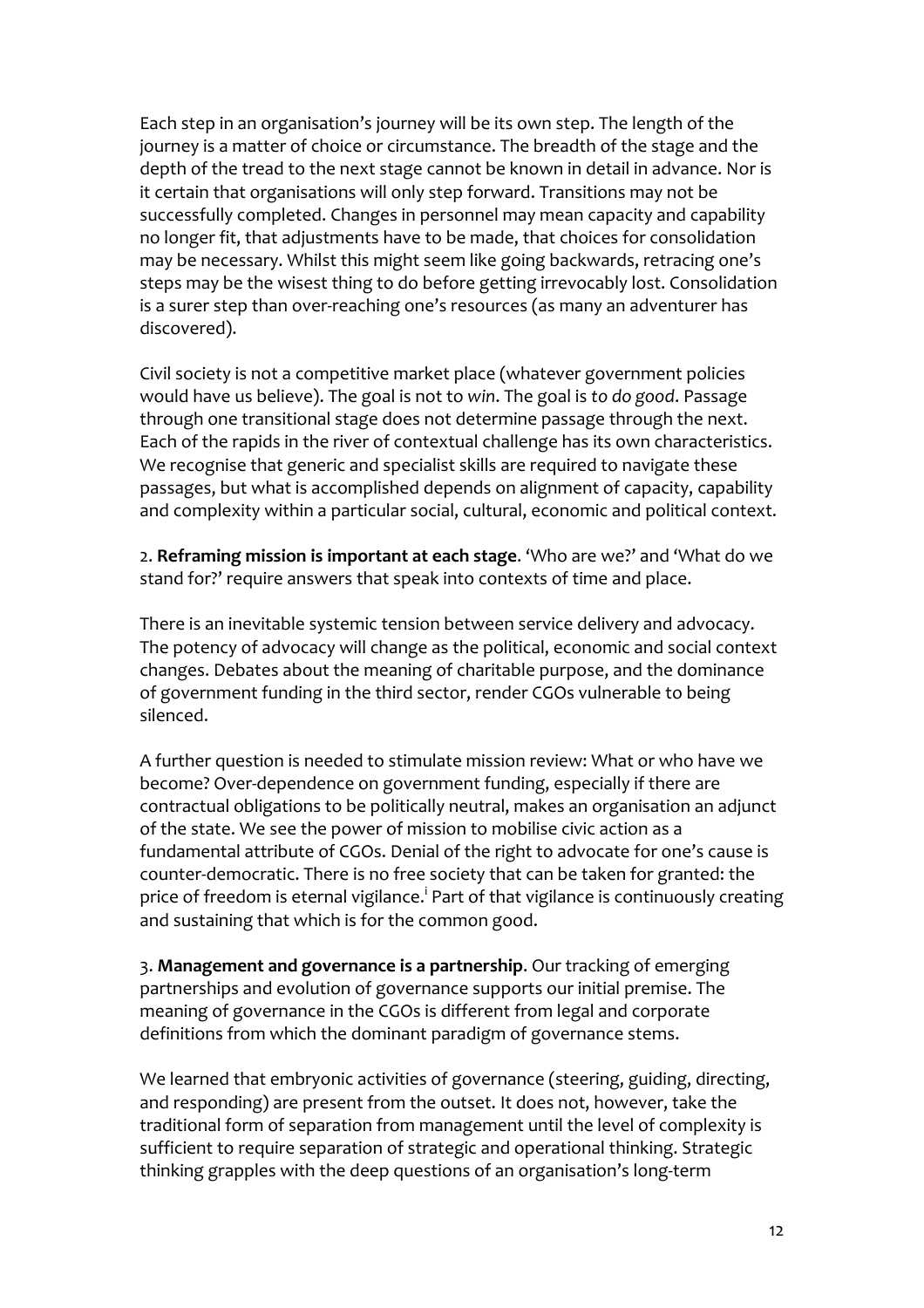purpose, social contribution and sustainability. Good stewardship and being a good steersman go hand-in-hand. The partnership is expressed through mutual exploration of strategic development and intention. We see governance as the pou tokomanawa<sup>ii</sup> – the centre post from which the fabric of the rest of the organisation hangs. Governance is set within and at the heart of the organisation, not outside or above it.

4. All organisations are embedded in a context which has consequences. A wide understanding is needed of the legal framework, social attitudes, direction of political will and state of technological knowledge that constitute that context. Context is the canvass on which competitive and collaborative relationships get played out. There is competition not only for resources, but also for the minds (and pockets) of citizens. Context is a kaleidoscope of relationships.

The interfaces between the three sectors of society (public, private, civic) are blurring. CGOs now compete, in some instances, with corporates who have taken on board diverse social responsibilities. Government is both funder and provider of social services. Boundaries between CGOs and government become less watertight. The impact of political will on the scope of CGO action is not matched by a commensurate CGO capacity to influence government policy.

Context also includes international forces as society itself becomes more globally connected. There is competition for external philanthropic funding, as well as searching to find suitable investment areas where organisations can secure their long-term funding opportunities. Organisations need capacity and capability to address new contextual issues, and to prepare for future generations whose way of life will be very different from the present. Survival may rest upon which organisations best fit and refit themselves to unknown futures.

5. Generative thinking is under-developed and under-valued in CGOs (and in wider New Zealand society). Generative thinking requires conceptual understanding and knowledge of the issues we have discussed above. We found some strong strategic thinkers amongst our respondents, but not many. Individual capability is not enough. It is collective strategic thinking that is missing. This is true at both organisational and sector levels. We do not know if individual and collective capability in strategic and generative thinking is an inherent or learned capability, but we do know that people's potential is not adequately developed through current organisational practices. CGOs offer huge opportunities for innovative management and courageous governance that are open to few in the private and public sectors. Strengthening the capability of ordinary citizens to participate more fully in crafting the strategic intention and vision of society is a challenge ahead of everyone who wants to foster the common good.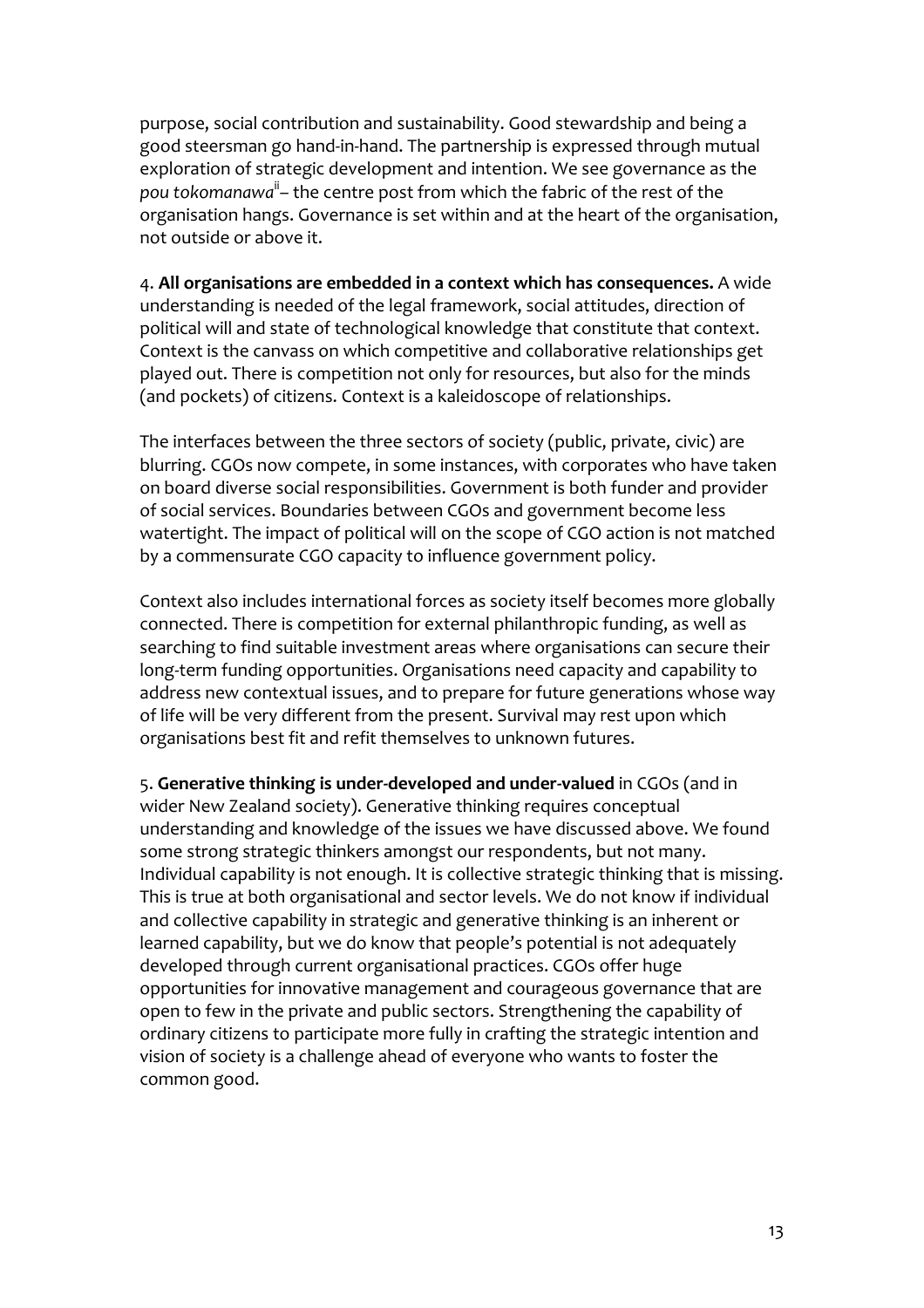## Future trends – the creative edge of theory and practice

From our research, we identified three areas (structural, relational and entrepreneurial) for morphological change, and gave examples of some typical adaptations. Different theories of action underlie each of these strategic initiatives. Each has to be supported by appropriately generative capacity (structures and processes) and capability (individual and collective) to take the organisation into an emerging and emergent future. This requires much more than the efficient and effective use of assets and the setting of policies. Frequently it requires CGOs to re-think the very notion of what it means to be an 'organisation' in the context of new challenges and new expressions of work and mission. It also requires recognition of the need to re-configure our measures of effectiveness, for at this level of complexity, and this cusp of transition, the outcomes organiations may achieve and the societal changes they are able to effect, may take a long time to be fully recognized. It is this courage and adventurous spirit that energizes the third sector to build and to 'become', intentionally, for a better future.

Rifkin (2014) in his latest book puts his hope in reclaiming the Commons; overcoming the dominance of market capitalism and seeing a wider view of society that technological, logistic and energy innovations in an open-source environment make possible. In this environment, the third sector in all its variety has a pivotal role to play.

"The contemporary Commons is where billions of people engage deeply in social aspects of life. It is made up of literally millions of self-managed, *mostly democratically run organizations, including charities, religious bodies,* arts and cultural groups, educational foundations, amateur sports clubs, producer and consumer cooperatives, credit unions, health-care organizations, advocacy groups, condominium associations, and a near endless list of other formal and informal institutions that generate the social *capital* of society." (Rifkin, 2014: 16)

A long term dream, the creation of new action will be in the hands, he claims, of the younger generations who are "just beginning to glimpse the opportunity of *forging an empathetic civilization tucked inside a biosphere community".* (Rifkin, 2014: 303).

In the meantime, as CGOs move into uncharted situations through growth of internal and external complexity and rapid social and economic change, they are challenged to devise new strategic responses and make decisions for a future yet unencountered. To do this, organisations have to become strategically creative, and make choices that impact the breadth of their influence, the integrity of identity and mission, and the extent of the societal contribution they are able to make. They also have to build appropriate infrastructures to ensure